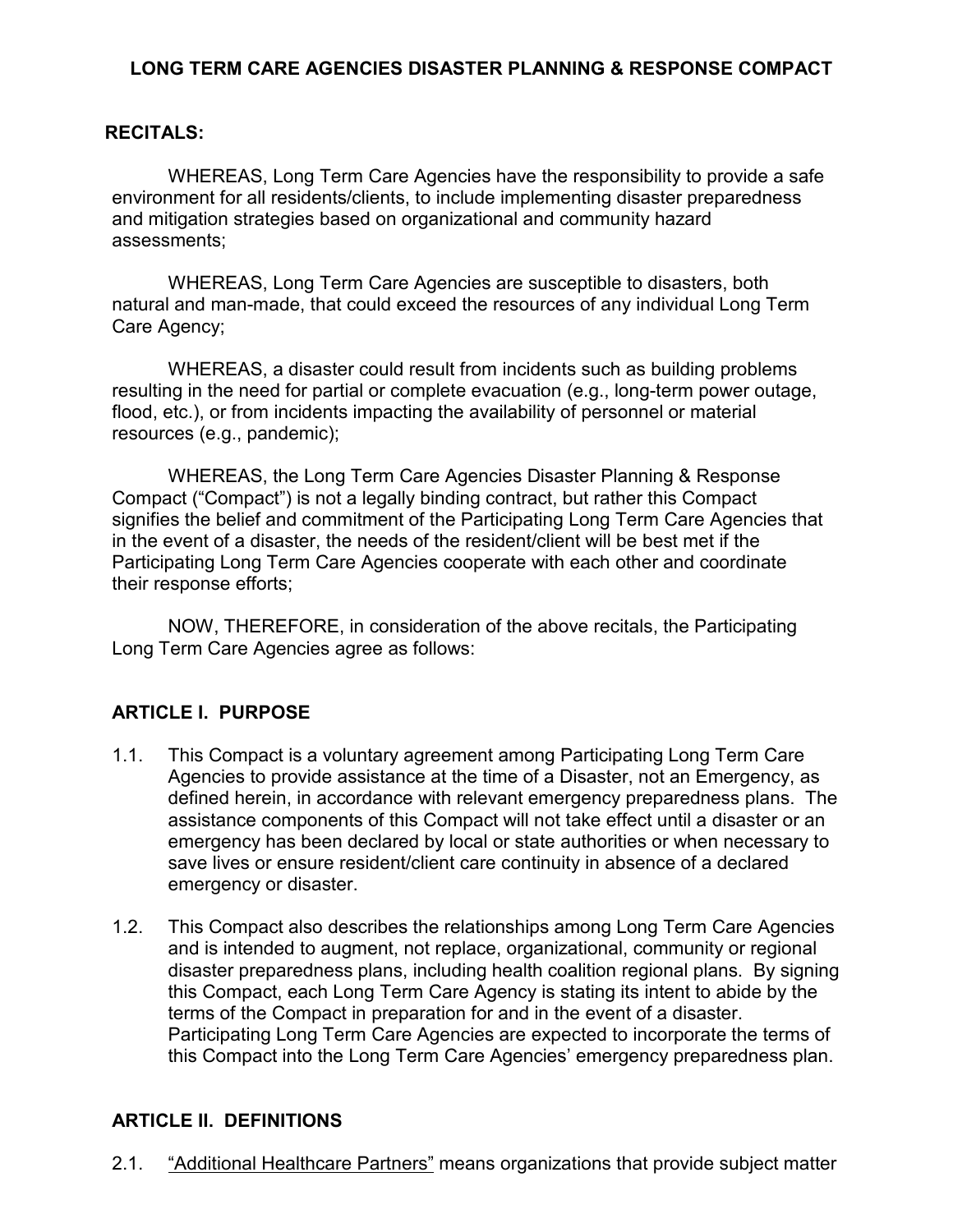expertise to support coordination of disaster preparedness, response, and recovery activities. Examples include, but are not limited to: law enforcement agencies, fire service agencies, faith-based organizations, community-based organizations, volunteer organizations active in disasters (VOAD), etc.

- 2.2. "Affected Long Term Care Agencies" means a Participating Long Term Care Agency that has initiated a request for assistance that may include transferring resident/client to other Long Term Care Agencies or receiving food, clothing, beds, linen, appropriate medical and other supplies, transportation, appropriate equipment, staff, and medication (if appropriate) or arranging for these services and provisions from another participating Long Term Care Agency.
- 2.3. "Assisting Long Term Care Agencies" means a Long Term Care Agency that receives transferred resident/client from or may support by sending personnel, providing food, clothing, beds, linen, appropriate medical and other supplies, transportation, appropriate equipment, staff, and medication (if appropriate) or arranging for these services and provisions to an Affected Long Term Care Agency.
- 2.4. "Assisting Personnel" means personnel sent by an Assisting Long Term Care Agency and/or sent by local, county, state, or federal governmental mechanisms, to provide resident/client care at a Participating Long Term Care Agency.
- 2.5. "Disaster" means a type of emergency that, due to its complexity, scope, or duration, *threatens* the organization's capabilities and requires assistance beyond what is routinely and readily available, including organizational contingency plans, to sustain resident/client care, safety, or security functions. Examples may include: natural disasters (e.g. severe weather, flood), widespread IT outage, major infectious disease outbreak, long-term /large-scale utilities outage, etc. The disaster may be an "external" or "internal" event for Long Term Care Agencies and assumes that each Affected Long Term Care Agencies' emergency preparedness plan has been fully implemented.
- 2.6. "Emergency" means an unexpected or sudden event that *significantly disrupts* an organization's ability to perform its primary mission, or the environment of care itself, but is manageable with routinely and readily available resources. An emergency does not require additional external resources to assist with response and recovery activities. Examples may include: missing persons, limited severe weather, bomb threat, single facility application outages, short-term/small-scale utilities failures, etc.
- 2.7. "Essential Partners" means organizations that are essential for ensuring the coordination of disaster preparedness, response, and recovery activities within an emergency management agency jurisdiction. Examples include, but are not limited to: EMS providers, transport agencies, public health agencies, emergency management agencies, hospitals, pharmacies, laboratories, Durable Medical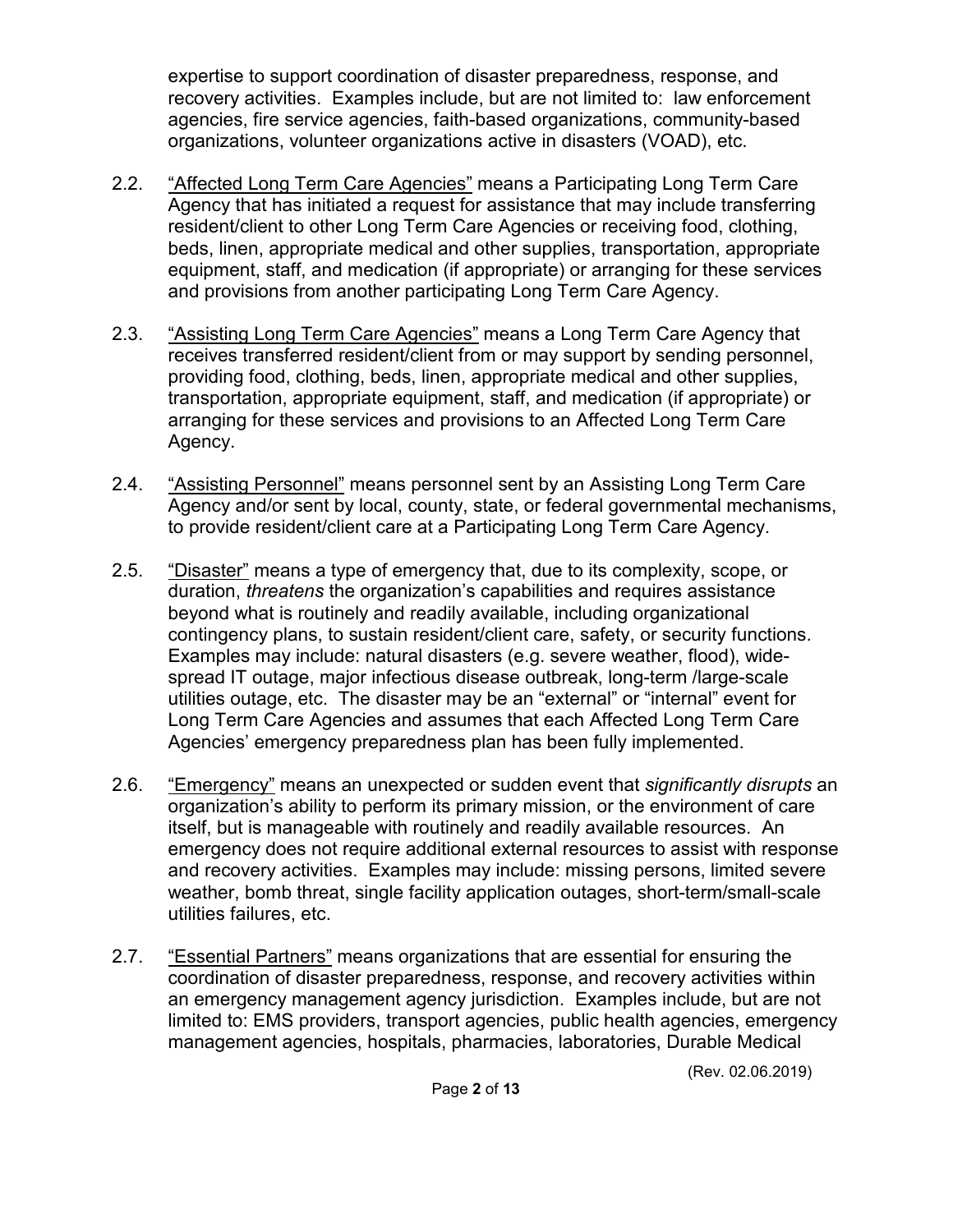Equipment (DME) providers, etc.

- 2.8. "Healthcare Multi-Agency Coordination Center (HMACC)" is a multi-disciplinary organizational model that allows healthcare entities a means to obtain additional support during disasters. The SEMN Healthcare-MACC performs a "clearing house" function by collecting, processing, and disseminating data and information to Coalition partners, as applicable, during a disaster. The Healthcare-MACC does not serve a command and control function for the region; however, it can support functions to improve a coordinated response.
- 2.9. "Joint Information Center (JIC)" means a central location that facilitates operation of the Joint Information System. The JIC is a location where personnel with public information responsibilities perform critical emergency information functions, crisis communications, and public affairs functions.
- 2.10. "Joint Information System (JIS)" means a system that provides the mechanism to organize, integrate, and coordinate information to ensure timely, accurate, accessible, and consistent messaging across multiple jurisdictions and/or disciplines with nongovernmental organizations and the private sector. A JIS includes the plans, protocols, procedures, and structures used to provide public information. Federal, State, tribal, territorial, regional, or local Public Information Officers and established Joint Information Centers (JICs) are critical supporting elements of the JIS.
- 2.11. "Participating Long Term Care Agencies" means a Long Term Care Agency that has entered into this Compact.

## **ARTICLE III. ORGANIZATIONAL PREPAREDNESS**

- 3.1. This Compact is not intended to replace a Participating Long Term Care Agencies' emergency preparedness plans. As such, participating Long Term Care Agencies have a responsibility to prepare for situations that could negatively impact resident/client care and operations. A minimum level of preparedness is expected from participating organizations to minimize undo pressure on Compact members due to lack of preparedness and capability from Participating Long Term Care Agencies.
- 3.2. Participating Long Term Care Agencies are expected to maintain the capability to manage the consequences of Emergencies, independent of support from the Compact (i.e., addressed at the organizational or local jurisdictional level).
- 3.3. Participating Long Term Care Agencies are expected to be engaged and integrated with local, and if applicable regional, Essential Partners and Additional Healthcare Partners to maximize disaster response capabilities.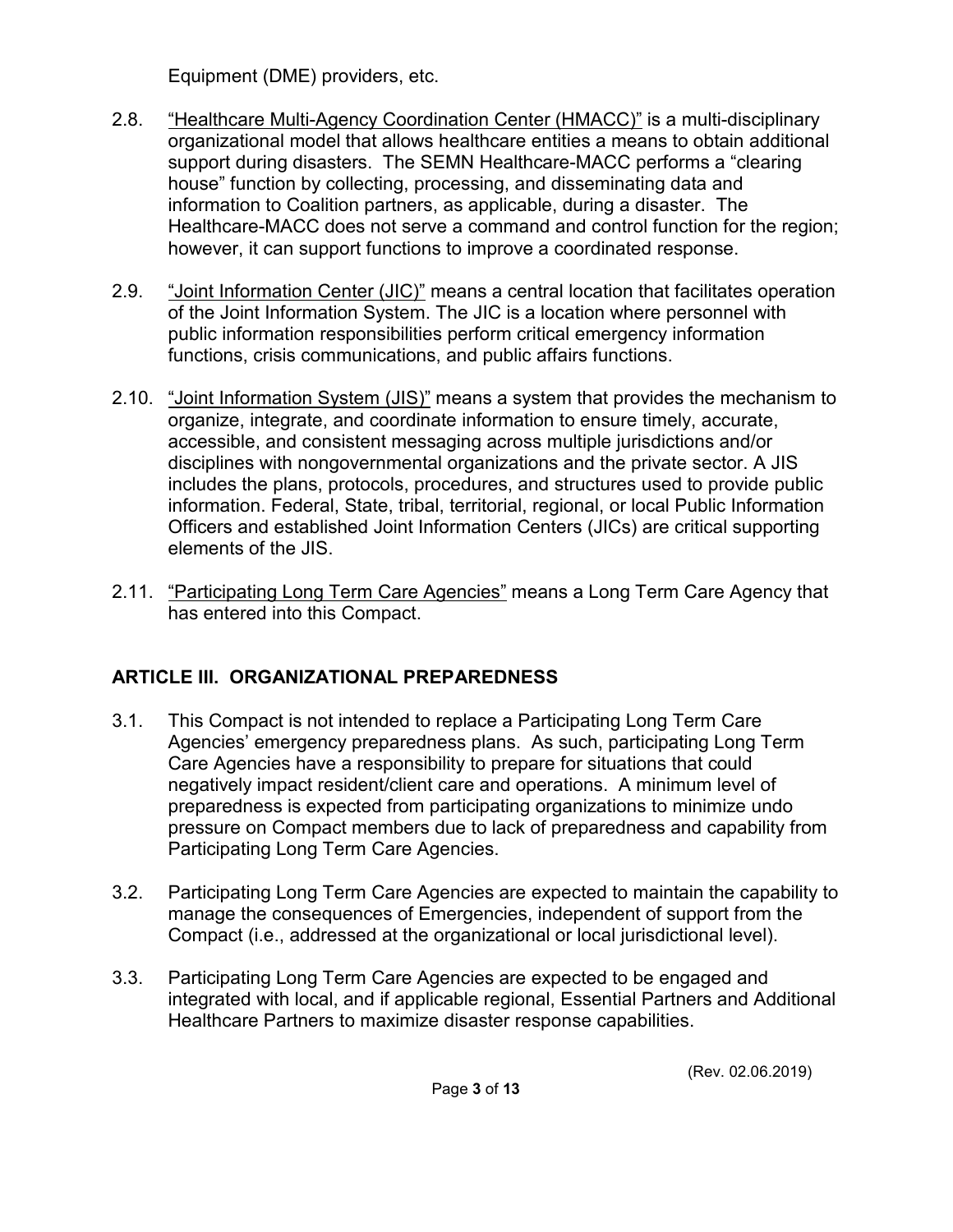### **ARTICLE IV. PRE-INCIDENT PLANNING & COMMUNICATION**

- 4.1. Participating Long Term Care Agencies will:
- 4.1.1. Identify primary and backup point of contacts for ongoing planning and preincident communication purposes. The point of contact(s) is responsible for determining the distribution of information within their healthcare organizations.
- 4.1.1.1. Maintain current contact information in applicable Compact notification procedures.
- 4.1.1.2. Email contact information and changes to Long Term Care LTC@semndhc.org.
- 4.1.2. Meet at least annually to discuss disaster response issues and coordination of response efforts.
- 4.1.3. Identify a 24/7 point of contact for urgent notification purposes. The point of contact is responsible for distribution of emergency information within the organization.
- 4.1.3.1. Maintain current contact information in applicable Compact notification procedures.
- 4.1.3.2. Email contact information and changes to LTC@semndhc.org.
- 4.1.4. Identify a Public Information Officer.
- 4.1.4.1. Maintain current contact information in applicable Compact notification procedures.
- 4.1.4.2. Email contact information changes to LTC@semndhc.org.
- 4.1.5. Identify backup facilities or sister facilities to move resident/client to in emergency evacuation.
- 4.1.5.1. Email facility contact information with name, city, and state to LTC@semndhc.org.
- 4.1.6. Identify a primary ground transport service for resident/client.
- 4.1.6.1. Email ground transportation service name, capacity, location, vehicle type, acuity supported information to LTC@semndhc.org.
- 4.1.6.2. Email agency information and changes to LTC@semndhc.org.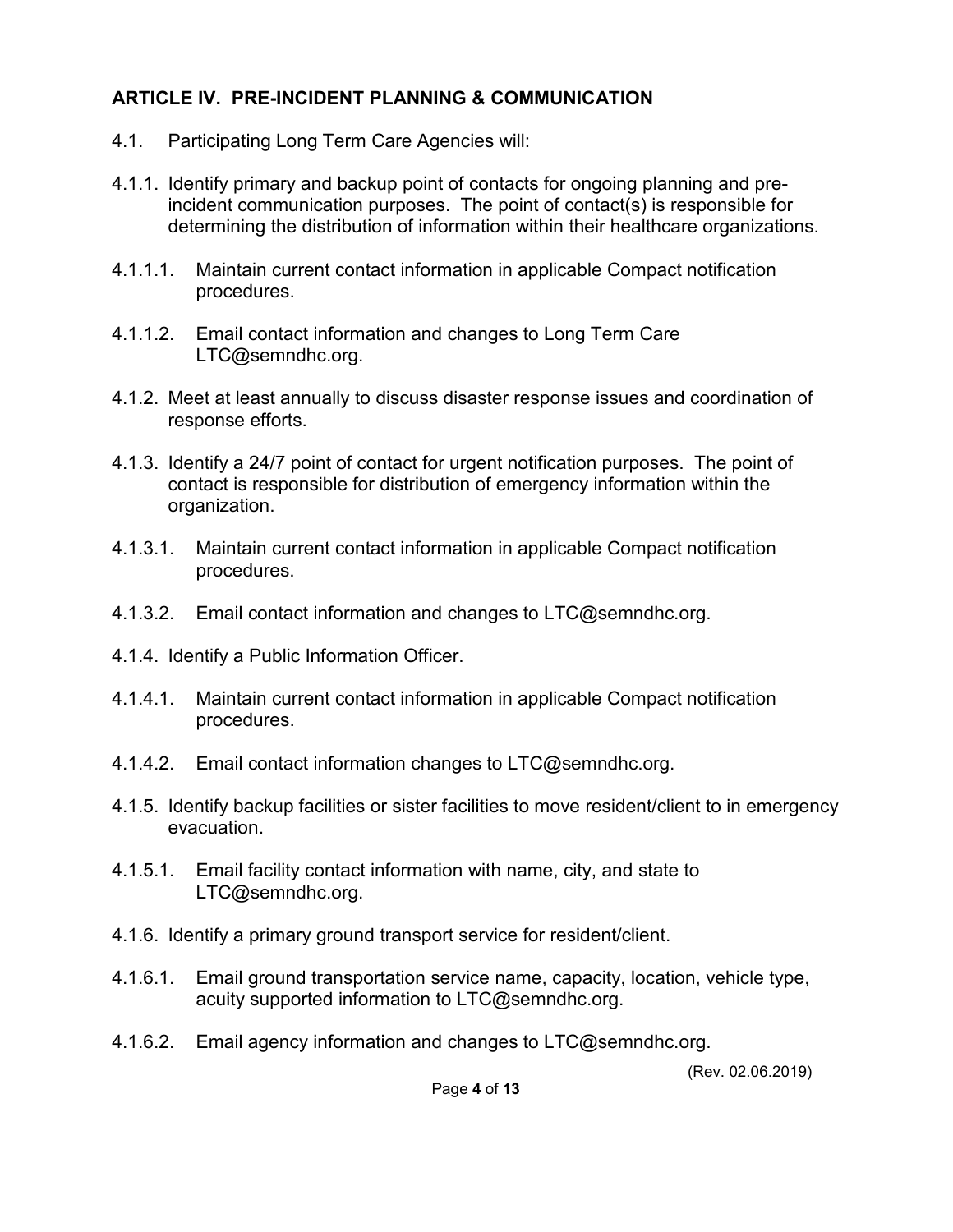- 4.1.7. Identify bed and staffing capacity, service capabilities and special certifications/designations.
- 4.1.7.1. Email bed and staffing capacity, capability and certification/designation information and changes to LTC@semndhc.org.
- 4.1.8. Maintain the capability to use the following primary communication tools to support disaster communication needs: phone, fax, email.
- 4.1.9. Identify primary and back up communication tools to support disaster communication needs.
- 4.1.10. Maintain supply chain, including pharmaceuticals, contingency plans that do not involve Compact support to provide for needs during an Emergency or Disaster.

### **ARTICLE V. HMACC ACTIVATION**

- 5.1. Only a Participating Long Term Care Agencies' administrator or designee of the Affected Long Term Care Agency has the authority to initiate a request for assistance from Participating Long Term Care Agencies.
- 5.2. Upon activating the healthcare agency's Emergency Preparedness Plan for a Disaster event that will require support from Participating Long Term Care Agencies and/or upon declaration of an emergency or disaster by the local or state jurisdiction:
- 5.2.1. The impacted organization will notify the Healthcare Multi-Agency Coordination Center (HMACC) at phone number **855.606.5458** or backup phone number **507.255.2808** to request HMACC activation.
- 5.2.1.1. As a backup notification platform for Participating Long Term Care Agencies with access to the Minnesota ARMER radio system, use **"SE Hospital" talk group** to request HMACC activation.
- 5.3. The HMACC will notify Participating Long Term Care Agencies and/or request deployment of disaster support assets in accordance with current protocols.
- 5.3.1. Long Term Care Agencies who are affected and involved in the emergency may be asked to participate in conference calls to facilitate situational awareness and coordinate response or recovery.
- 5.3.2. Primary conference HMACC call number: 866.365.4406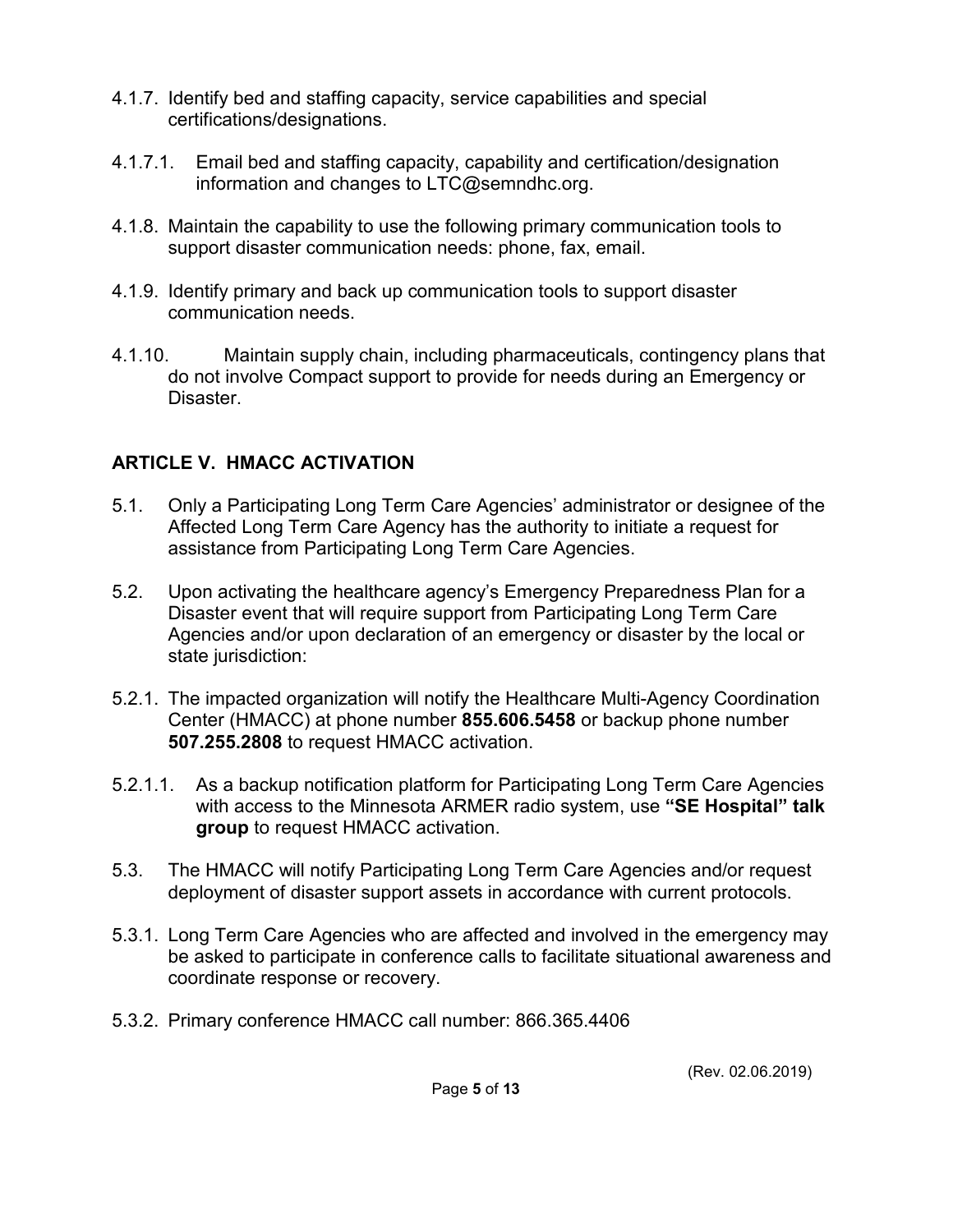- 5.3.3. Secondary conference call number: 303.248.9655
- 5.3.4. Access Code: 2662083

### **ARTICLE VI. COMPACT COMMUNICATIONS DURING DISASTERS**

- 6.1. The Affected Long Term Care Agencies will be responsible for communicating incident information to the HMACC.
- 6.2. Participating Long Term Care Agencies will receive alert and incident information via primary or secondary communication methods and take action as appropriate.
- 6.3. Participating Long Term Care Agencies may be asked to participate in LTC Compact conference calls to facilitate situational awareness and coordinate response or recovery.
- 6.3.1. Primary conference Compact call number: 866.365.4406
- 6.3.2. Secondary conference call number: 913.904.9802
- 6.3.3. Access Code: 21358656
- 6.4. Bed Availability
- 6.4.1. Upon receiving notification of an incident (or exercise) at a Participating Long Term Care Agency, Participating Long Term Care Agencies will provide bed availability information to the HMACC or Compact as requested.

#### **ARTICLE VII. COMPACT COORDINATION DURING DISASTERS**

- 7.1. HMACC will assist and help with identification of transportation for resident/client transfers/evacuation from Affected Long Term Care Agencies to Assisting Long Term Care Agencies.
- 7.2. HMACC will assist with gathering bed availability information however it is the responsibility of the affected Long Term Care Agencies to match their resident/client to a facility with the appropriate level of care.
- 7.3. HMACC will be the primary initial contact for and assist with coordinating Compact personnel and material resource support to an Affected Long Term Care Agencies and situational awareness amongst Assisting Long Term Care Agencies.

#### **ARTICLE VIII. MEDIA RELATIONS AND RELEASE OF INFORMATION**

(Rev. 02.06.2019)

Page **6** of **13**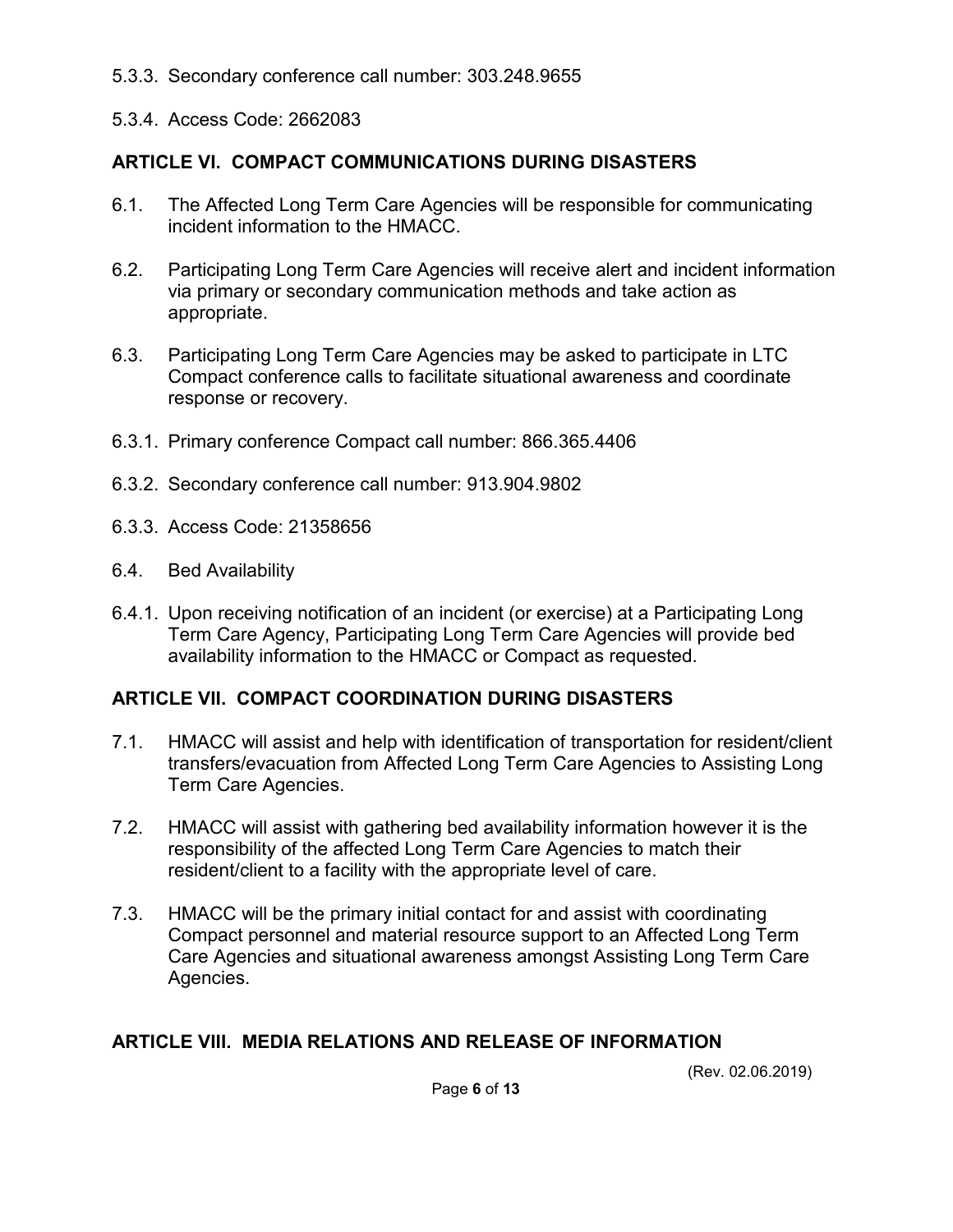- 8.1. The Affected Long Term Care Agencies will be responsible for working cooperatively with the jurisdictional emergency management agency and other organizations involved with disaster response operations to educate the general public on the status of the disaster, as applicable.
- 8.2. The Affected Long Term Care Agencies will be responsible for disseminating information to state and local public health departments, including resident/client names, diagnoses and other identifying information as may be needed to prevent or control the spread of the contagion and to avert imminent threats to health or safety of resident/client, as applicable.
- 8.3. If applicable during widespread disasters, Affected and Assisting Long Term Care Agencies will coordinate information as part of a Joint Information System to ensure public affairs personnel communicate with each other and release consistent messages/information to the media and public.
- 8.4. Depending on the event, a Joint Information Center may be established by a local or state emergency management agency or a local or state department of health. Affected and Assisting Long Term Care Agencies will support the Joint Information Center, as appropriate.

# **ARTICLE IX. TRANSFER/EVACUATION OF RESIDENT/CLIENT**

- 9.1. If a disaster results in partial or complete evacuation of a Participating Long Term Care Agency, the other Participating Long Term Care Agencies agree to receive resident/clients from the Affected Long Term Care Agencies, even if this requires activating emergency response plans at the Assisting Long Term Care Agencies.
- 9.2. Communication and Documentation
- 9.2.1. An Affected Participating Long Term Care Agency must communicate its need for assistance to HMACC and must specify the number of residents/clients needing to be transferred. The general nature of their condition and any specialized services or placement required will be communicated either on the LTC Compact call or agency to agency. An Affected Long Term Care Agency is responsible for providing the Assisting Long Term Care Agencies with copies of the resident/client's pertinent medical records, registration information and other information necessary for care.
- 9.3. Transporting Resident/client
- 9.3.1. In the case of an evacuation, the Affected Long Term Care Agencies is responsible for triage and transportation of resident/client and any costs, not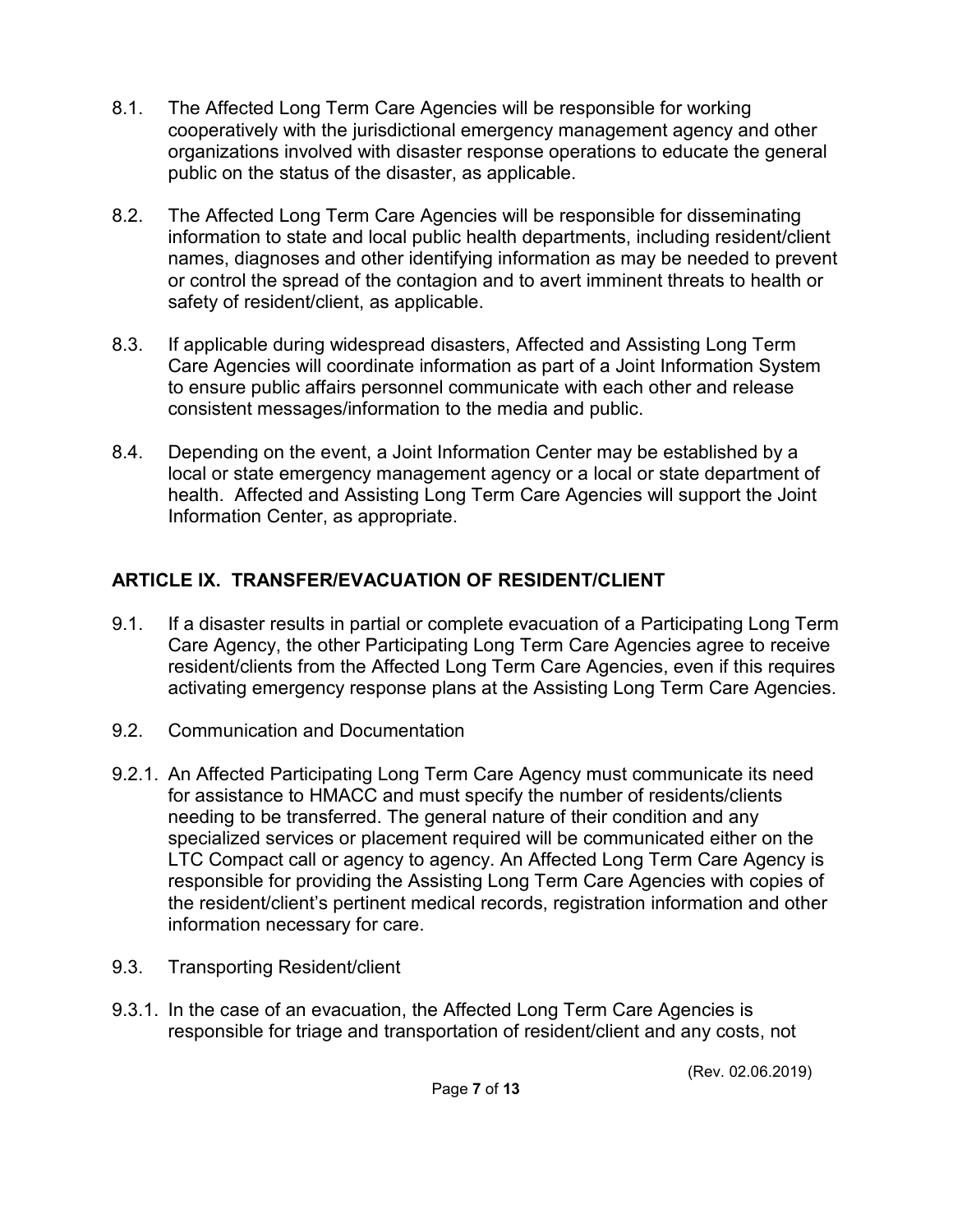otherwise reimbursable by the resident/client, the resident/client's third-party payer, or government agency, incurred for their transportation.

- 9.3.2. Extraordinary medications or special equipment utilized by the resident/client, if available, will be transported with the resident/client.
- 9.3.3. If feasible, the Affected Long Term Care Agencies should track the resident/client's personal effects and valuables transported with the resident/client to the Assisting Long Term Care Agencies.
- 9.4. Supervision
- 9.4.1. Once the resident/client arrives at the Assisting Long Term Care Agencies, it shall become their responsible for the care of the resident/client.
- 9.5. Notification
- 9.5.1. The Affected Long Term Care Agencies is responsible for notifying, and if applicable, obtaining transfer authorization from the resident/client or the resident/client's legal representative, as appropriate, and for notifying the resident/client's attending physician of the transfer and relocation of resident/client as soon as practical.
- 9.6. For resident/client who will return to the Affected Long Term Care Agency, the Affected Long Term Care Agency is responsible for coordinating all aspects of the return.

## **ARTICLE X. TRANSFER OF PHARMACEUTICALS, SUPPLIES OR EQUIPMENT**

- 10.1. During a disaster, Affected Long Term Care Agencies will:
- 10.1.1. Use available routine food, clothing, beds, linen, appropriate medical and other supplies, transportation, appropriate equipment, staff, and medication.
- 10.1.2. When routine food, clothing, beds, linen, appropriate medical and other supplies, transportation, appropriate equipment, staff, and medication are inadequate to meet disaster response operational needs, activate contingency plans.
- 10.1.3. When contingency food, clothing, beds, linen, appropriate medical and other supplies, transportation, appropriate equipment, staff, and medication are inadequate to meet disaster response operational needs, request/obtain supplies from other Participating Long Term Care Agencies via the HMACC.
- 10.1.4. When supplies from other Participating Long Term Care Agencies are inadequate to meet disaster response operational needs, request/obtain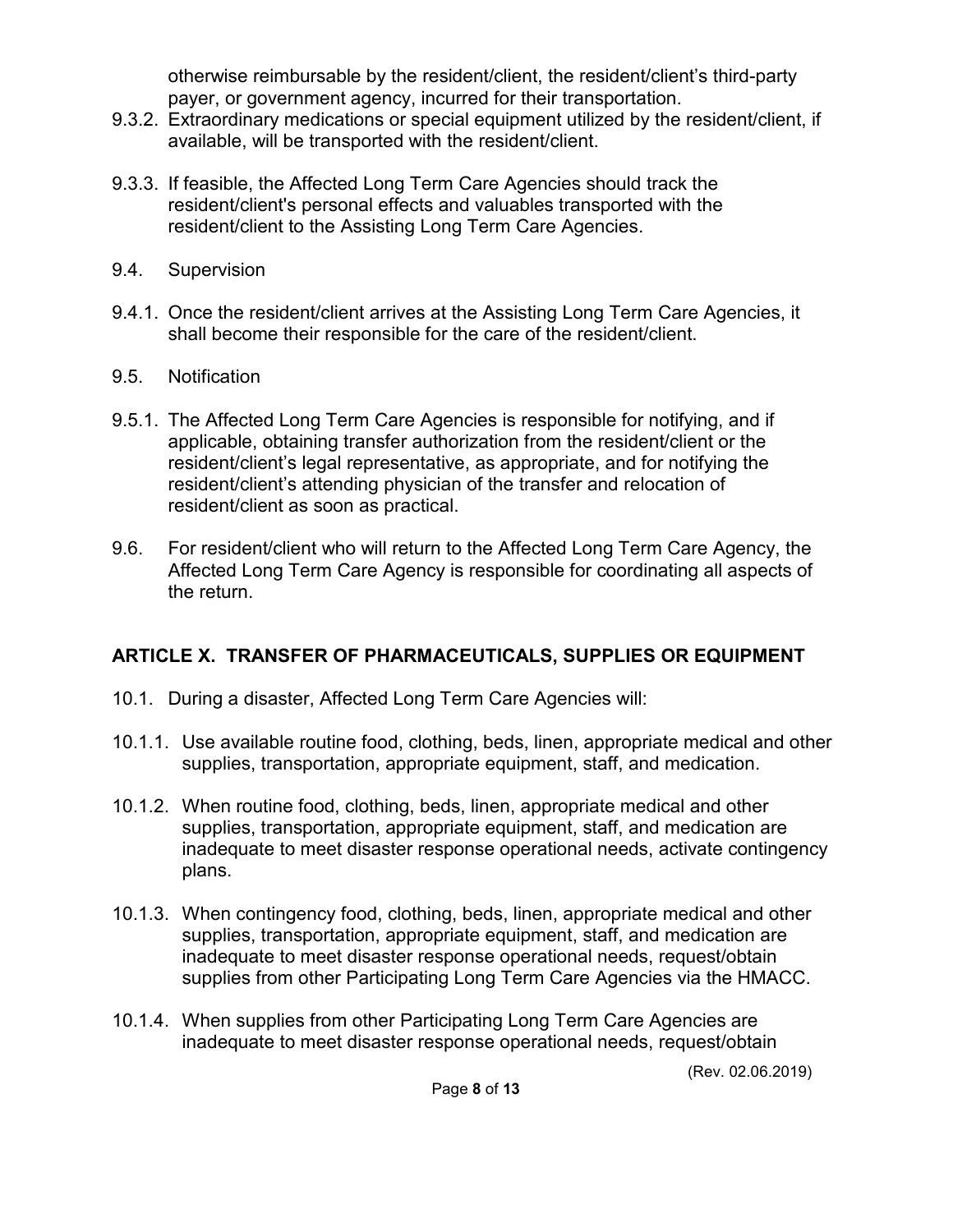supplies from regional/state/national disaster stockpiles.

- 10.2. To ensure appropriate reimbursement, an Assisting Long Term Care Agency sending food, clothing, beds, linen, appropriate medical and other supplies, transportation, appropriate equipment, staff, and medication to an Affected Long Term Care Agencies will document in detail the delivery of the requested materials.
- 10.3. The Assisting Long Term Care Agency is responsible for tracking the borrowed inventory and requesting the return of any non-disposable equipment, which shall be returned by the Affected Long Term Care Agencies in good condition, if possible.
- 10.3.1. An Affected Long Term Care Agencies will either replace or reimburse an Assisting Long Term Care Agency for any consumable supplies or medication at actual cost. Unused supplies may be returned by the Affected Long Term Care Agencies to the Assisting Long Term Care Agencies provided that they are unopened and in good and usable condition.
- 10.3.2. The Affected Long Term Care Agency is responsible for appropriately tracking the use and necessary maintenance of all borrowed food, clothing, beds, linen, appropriate medical and other supplies, transportation, appropriate equipment, staff, and medication during the time such items are in the custody of the Affected Long Term Care Agencies, in accordance with law.

# **ARTICLE XI. PERSONNEL SUPPORT**

- 11.1. Personnel who are employed by, contracted with, act on behalf of, or are part of the staff of an Assisting Long Term Care Agency who are dispatched to an Affected Long Term Care Agency shall be limited to staff who are certified, licensed, privileged and/or credentialed at the Assisting Participating Long Term Care Agency, as appropriate, given such staff's professional scope of practice unless the Affected Long Term Care Agencies specifically requests dispatch of additional unlicensed staff, volunteers, students and/or interns, in which case the Assisting Long Term Care Agencies shall clearly communicate the identity of unlicensed staff, volunteers, students/interns reporting to the Affected Long Term Care Agencies.
- 11.1.1. For personnel support across state borders, a local/state disaster declaration and request by the Governor of the state where the Affected Long Term Care Agencies is located may be required depending upon existing statutes.
- 11.2. Assisting Long Term Care Agency employees who are dispatched to an Affected Long Term Care Agency will act within their scope of practice in the capacity of Assisting Personnel with respect to the Affected Long Term Care Agencies and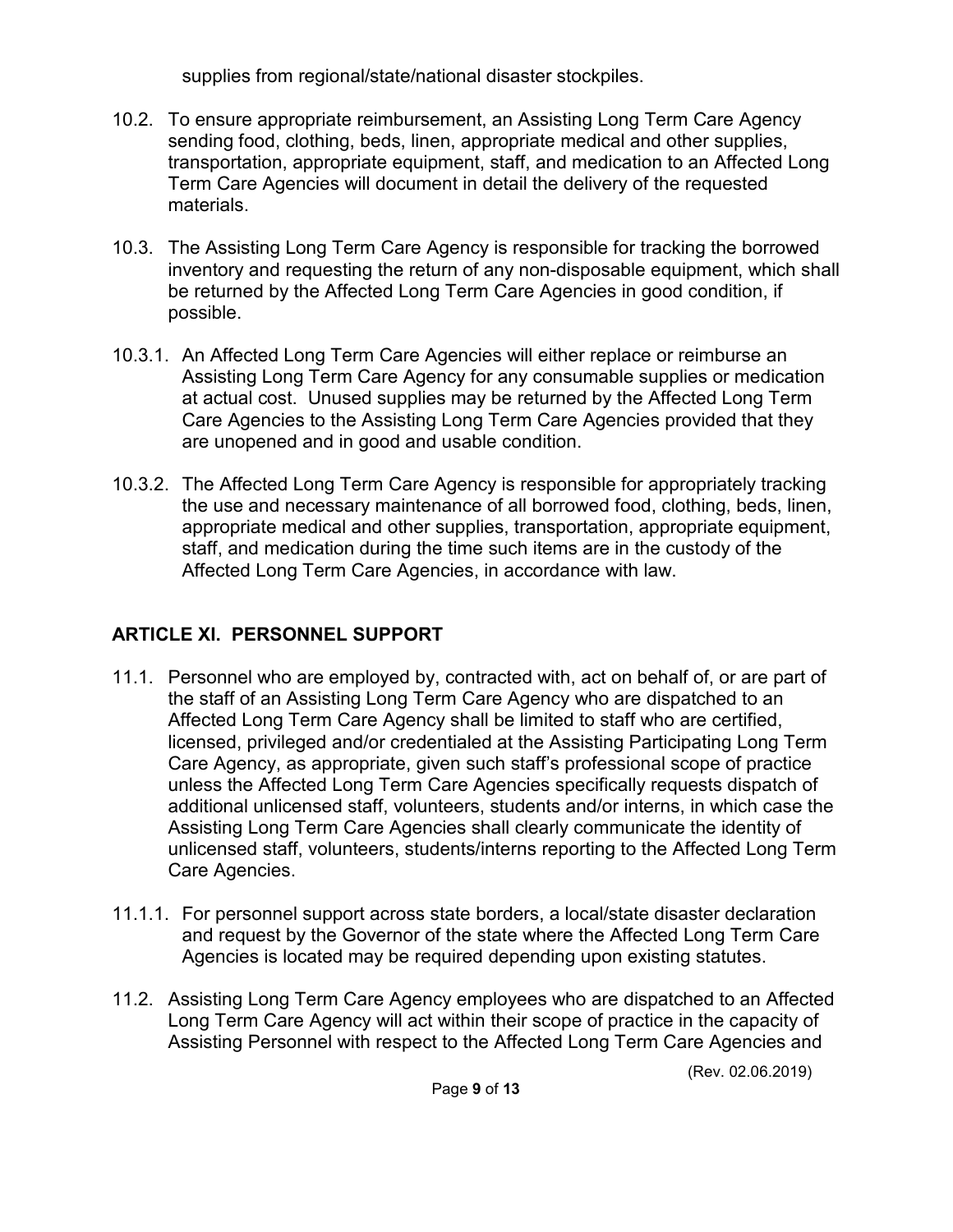for all purposes set forth herein will function as Assisting Personnel at the Affected Long Term Care Agencies, but nothing in this Compact shall be construed as creating an employee-employer relationship between the Assisting Personnel and the Affected Long Term Care Agencies for purposes of worker's compensation coverage or other labor laws.

- 11.3. The Assisting Long Term Care Agencies' senior administrator or designee shall prepare and send to the Affected Participating Long Term Care Agencies a list that includes the name, employee status (permanent or Supplemental Nursing Services Agency), licensure category or other qualifications and any specialty training of the Assisting Personnel who are being dispatched to the Affected Long Term Care Agencies. The Affected Long Term Care Agencies shall, if possible, then verify the identity of the Assisting Personnel from the Assisting Long Term Care Agencies based on a current picture ID issued by the Assisting Long Term Care Agency or a state, federal or regulatory agency.
- 11.4. If possible, all Assisting Personnel shall report to the Affected Long Term Care Agencies or designated community disaster relief work registration site with one of the following:
- 11.4.1. Current organizational identification card. If the organizational identification card does not have a picture, then a valid government issued identification card will be required.
- 11.4.2. Current license to practice, if applicable.
- 11.4.3. Presentation by a current participating Long Term Care Agency or medical staff member(s) with personal knowledge regarding the practitioner's identity.
- 11.4.4. The Affected Long Term Care Agencies may verify this information independently and in the event of extraordinary circumstances (e.g., no means of communication or lack of resources) such verification may occur after the emergency is determined to be under control, but must be done as soon as possible. Participating Long Term Care Agencies that are accredited by credentialing organizations must follow the credentialing standards relevant to their facility.
- 11.5. In the case of Assisting Personnel deployed to an Affected Long Term Care Agency, the Affected Long Term Care Agencies will identify where and to whom Assisting Personnel are to report and who will direct and/or supervise them.
- 11.5.1. This supervisor will brief the Assisting Personnel of the situation and their assignments.
- 11.5.2. The Affected Participating Long Term Care Agencies shall maintain records of the hours worked by the Assisting Personnel and will provide and coordinate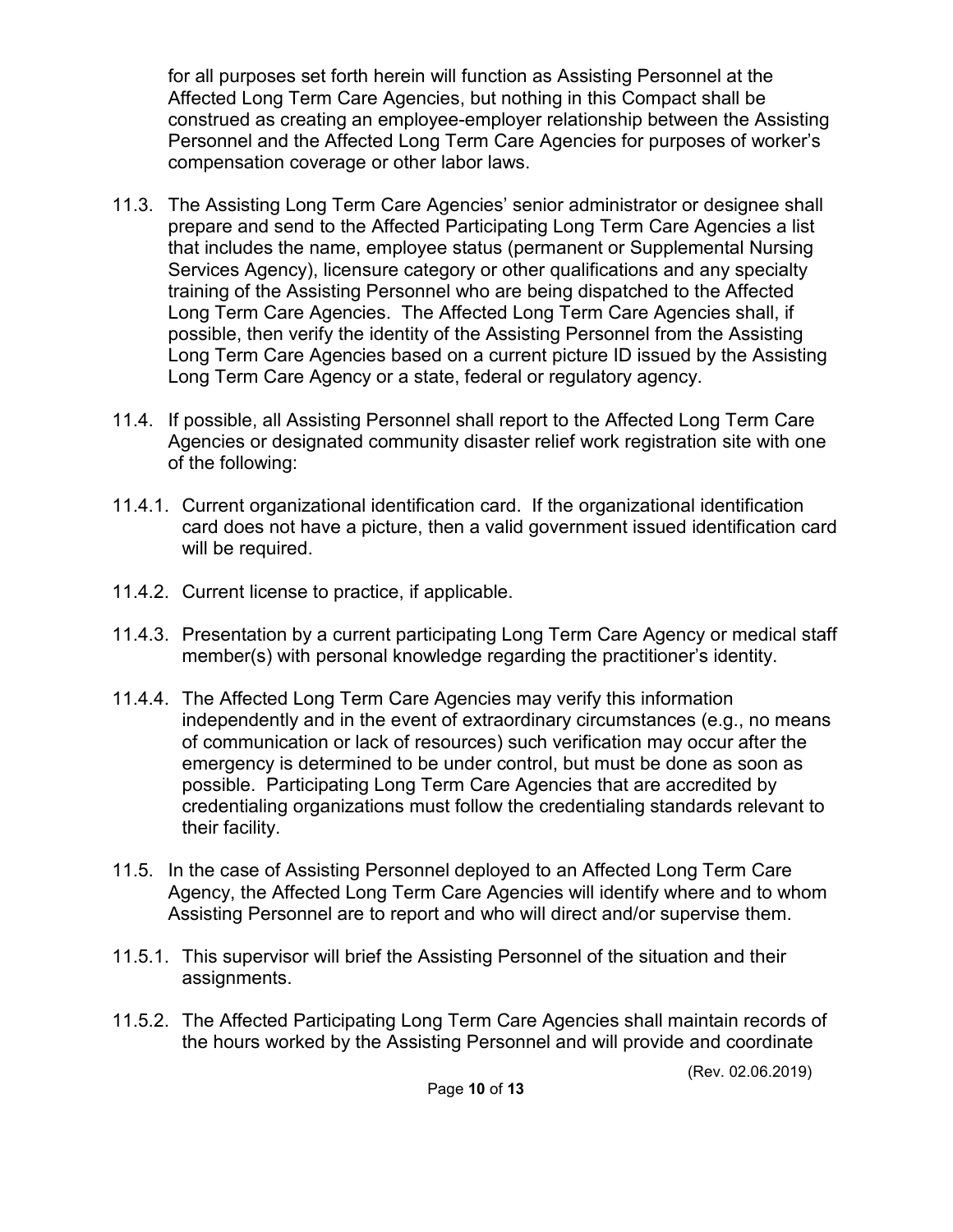any necessary demobilization and post-event debriefing.

# **ARTICLE XII. MICELLANEOUS PROVISIONS**

- 12.1. Term and Termination
- 12.1.1. The term of this Compact is open commencing for the Participating Long Term Care Agencies on the date of signature affixed to this Compact document. Any Participating Long Term Care Agencies may terminate its participation in this Compact at any time by providing written notice to the Coalition at least thirty (30) days prior to the effective date of such termination.
- 12.2. Review and Amendment
- 12.2.1. The Compact will be amended as necessary to comply with any new statutes, regulations, or standards promulgated by governmental entities, regulatory or accrediting bodies, including, but not limited to standards promulgated by The Centers for Medicare and Medicaid Services (CMS) or Minnesota Department of Health.
- 12.2.1.1. The Southeast MN Disaster Health Coalition (DHC) Advisory Committee is authorized to modify language related to department titles (e.g., Admission and Transfer Center), phone numbers and radio talkgroups without further approval from Participating Long Term Care Agencies.
- 12.2.1.1.1. SEMN DHC Advisory Committee will provide updated Compact documents to Participating Long Term Care Agencies within 14 days of updating information and approval.
- 12.2.2. Participating Long Term Care Agencies may request the SEMN DHC Advisory Committee to convene a Review Committee to review and make Compact change recommendations. The Review Committee, at a minimum, will include a representative sampling of Participating Long Term Care Agencies.
- 12.3. Confidentiality
- 12.3.1. Each Participating Long Term Care Agency shall maintain the confidentiality of all resident/client health information and medical records in accordance with applicable state and federal laws, including, but not limited to, the HIPAA privacy regulations.
- 12.4. Reimbursement
- 12.4.1. For food, clothing, beds, linen, appropriate medical and other supplies, transportation, appropriate equipment, staff, and medication (if appropriate) or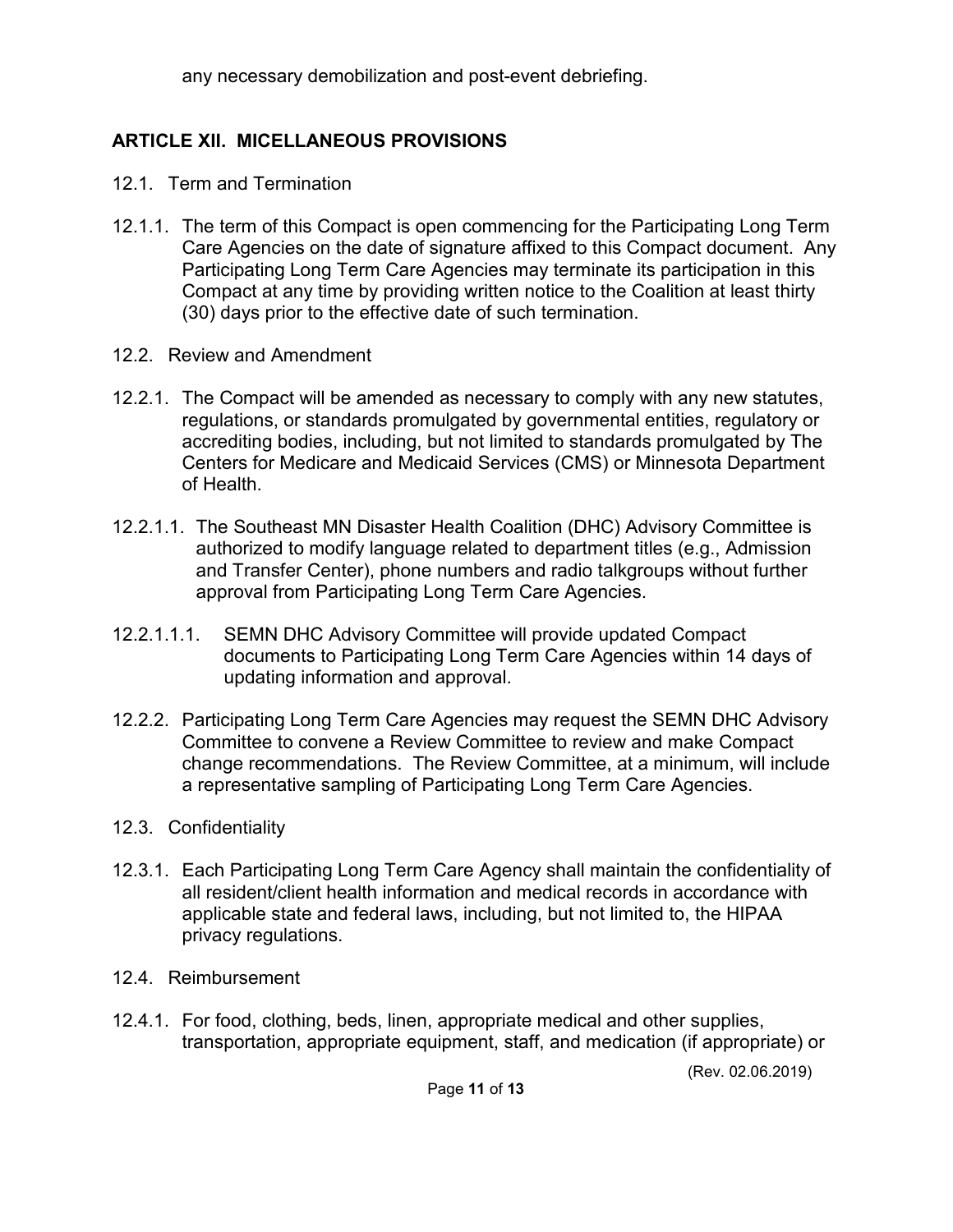arranging for these services and provisions provided by an Assisting Long Term Care Agencies to an Affected Long Term Care Agencies.

- 12.4.2. Where food, clothing, beds, linen, appropriate medical and other supplies, transportation, appropriate equipment, staff, and medication (if appropriate) or arranging for these services and provisions are provided to an Affected Long Term Care Agencies, an at cost invoice for expenses will be submitted by the Assisting Long Term Care Agencies to the Affected Long Term Care Agencies.
- 12.4.3. The Affected Long Term Care Agencies shall make payment for complete and reasonable at cost invoices submitted within 120 days of receipt of such invoices.
- 12.5. Occupational Safety and Health
- 12.5.1. Affected Long Term Care Agencies will provide appropriate Personal Protective Equipment (PPE) as available and in compliance with the Occupational Safety and Health Agency or state OSHA regulations.
- 12.6. Insufficient Resources
- 12.6.1. Participating Long Term Care Agencies that lack the resources to send personnel, supplies, or equipment because of the situation at their own facility, must notify HMACC upon resource request.
- 12.6.2. Participating Long Term Care Agencies are not required to provide resources or send personnel if it would negatively impact its own operational or resident/client care capabilities.
- 12.7. Assignment
- 12.7.1. A Participating Long Term Care Agency may not assign any part of its duties, obligations, or rights under this Agreement.
- 12.8. Authority to Sign
- 12.8.1. Participating Long Term Care Agency representatives signing this Agreement attest that they have the authority to sign and enter into this Compact on behalf of the Participating Long Term Care Agency.
- 12.9. Severability
- 12.9.1. If any term or provision of this Agreement is determined to be illegal, unenforceable, or invalid in whole or in part for any reason, such illegal, unenforceable or invalid provisions or part thereof shall be stricken from this Agreement, and such provision shall not affect the legality, enforceability, or